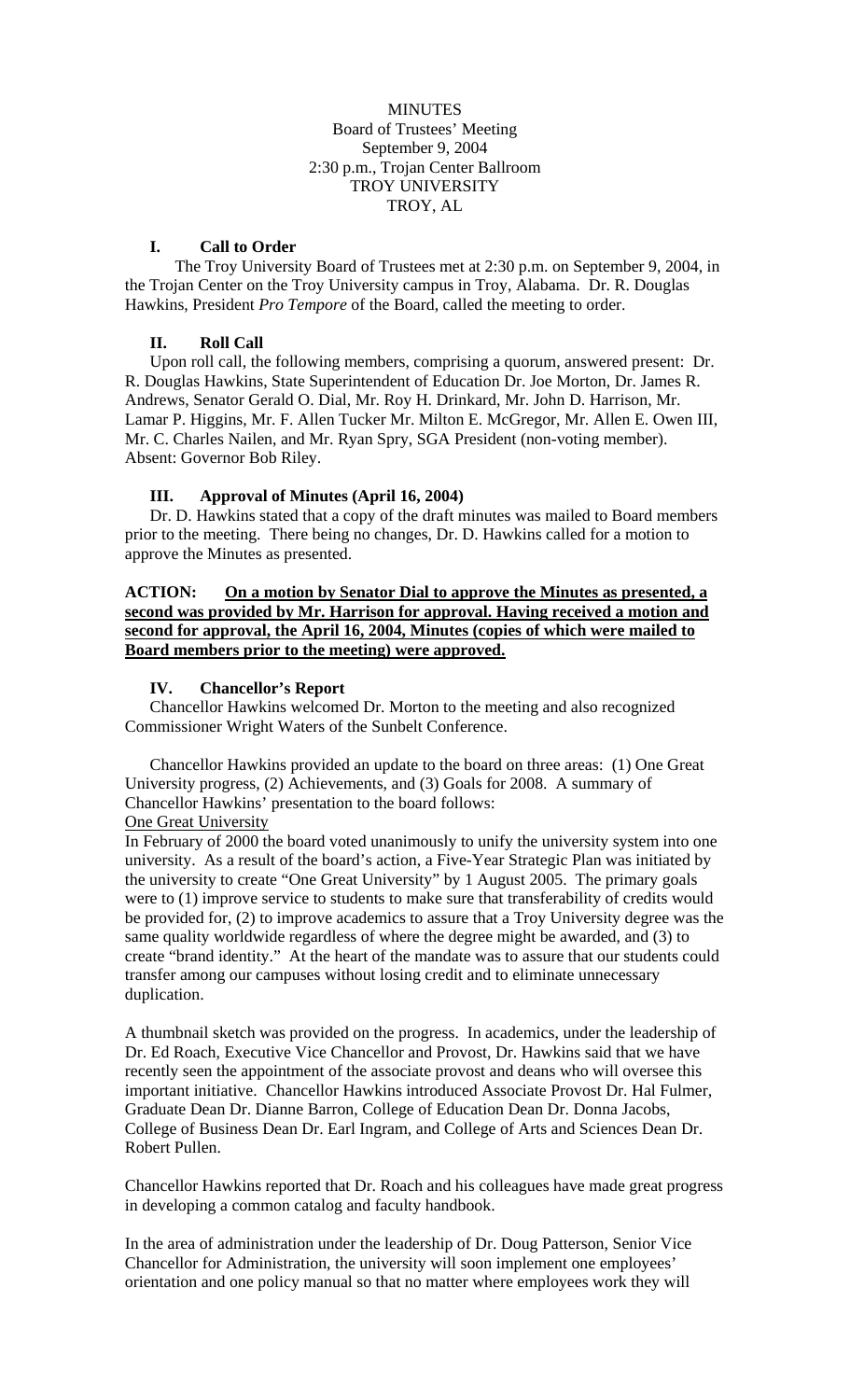operate under one program. An *eCommerce* system has been implemented and the Chancellor thanked Dr. Patterson and Mr. Jim Bookout, Vice Chancellor for Financial Affairs, for their good work in implementing this system which allows students to pay their bills on line.

Great progress has been made in the area of common reporting. In the past the university campuses have reported data to external agencies as three separate units. In the future, we will have one centralized reporting structure for the university to such agencies as the Alabama Commission on Higher Education and the Southern Association for Colleges and Schools.

In the area of Student Services under the leadership of Dr. John Schmidt, Senior Vice Chancellor for Student Services, Chancellor Hawkins reported that great progress is being made in the development of one student handbook with uniform policies, as well as a common ID card system for all students.

Chancellor Hawkins stated that Dr. Cameron Martindale, Senior Vice Chancellor for Advancement and External Relations, has made great strides in moving the university forward so that all campus brochures, ads, etc. have a common look/common theme this will mean one message, one fundraising effort, one alumni association, etc. Dr. Hawkins added that Dr. Martindale will report later in the meeting regarding "brand identity."

#### Achievements

Enrollment continues to grow and is looking very promising. The figures for Troy reflect about a 6-7% growth, Montgomery reflects 16-20%, Phenix City is at about 16-17%, Dothan reflects a slight increase over last year, and University College figures continue to grow. In Distance Learning, we are awaiting the figures but it looks promising.

In June the university's first commencement was held in China for our 1-2-1 Program with our partner universities.

Chancellor Hawkins reported on the university's re-accreditation process with the Southern Association of Colleges and Schools and added that it was one of the best reviews ever experienced. Specialized accreditations have been received from the Council for Accreditation Counseling and Related Educational Programs and also the Council on Rehabilitation Education. NCATE was a major effort within the College of Education and specialized accreditation was also received for our Athletic Training and Social Work programs.

Chancellor Hawkins reported that University College has opened new programs in Vietnam and, in conjunction with the Alabama Development Office, a new office has opened in Heidelberg, Germany.

A report was provided on facilities which included the completion of a new recreation center on Elm Street, the newly renovated Clements Hall, the construction of a new academic building, and an update was given on plans to complete the athletic tower in the press box facility. Smith Hall has been renovated and the new Bibb Graves Quad was dedicated in April. A report was given on grant appropriations received from the federal government to assist with funding a shuttle service for campus as well as several paving projects. It was noted that the Dothan Science Lab offers state-of-the-art facilities. In Montgomery, plans are underway to add a Children's Annex adjacent to the Rosa Parks Library and Museum and the goal for completion is 1 December 2005, the  $50<sup>th</sup>$ anniversary of Rosa Parks boarding the bus.

Chancellor Hawkins advised that the university received recognition from *The Princeton Review* as one of the best universities in the Southeast. *U.S. News and World Report* also recognized the university as one of the 64 best universities in the Southeast.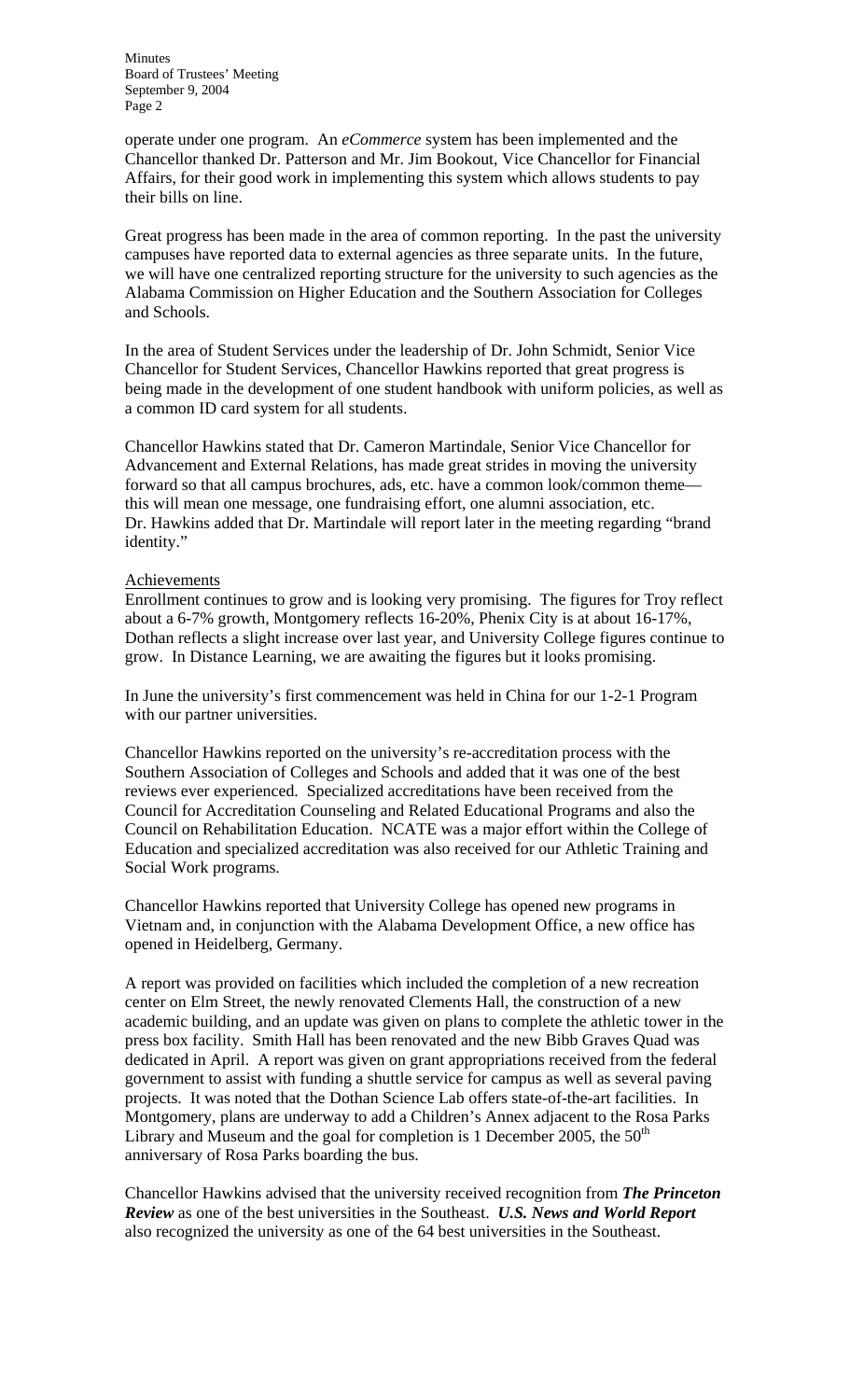#### Goals for 2008

Chancellor Hawkins reiterated goals for 2008 as follows: (1) to have more than 30,000 student enrollments, (2) to launch a multimillion dollar capital campaign, (3) to increase alumni giving by 150%, (4) to increase grants and contracts from the current \$10M level to \$20M, (5) to increase faculty with terminal degrees from the current 70-75% to at least 80%, (6) to enroll 800 international students, (7) to have a presence in 20 countries, (8) to create "study-abroad programs" and (9) to challenge University College to generate revenue up from the current \$60M to \$100M by 2008.

In closing, Chancellor Hawkins said our vision is bold and he expressed his appreciation to the people who work with us. He called Dr. Steven Taylor, head of the Faculty Council, and Dr. Ed Roach forward. At that time, Dr. Susie Stokes, outgoing chair of the Faculty Council, was recognized. Dr. Taylor and Dr. Stokes made brief comments.

# **V. OGU—Marketing and Publicity**

Dr. Cameron Martindale was called upon to provide brief comments on OGU marketing and publicity. She provided an update on progress made to date and reported that today a *Style and Graphic Standards Manual* was being presented to the board for approval. (A copy of the *Style and Graphic Standards Manual* was provided to board members in advance of the meeting.) Dr. Martindale shared a video with the board of a new commercial for the university. Dr. Martindale briefed the board on logo styles included in the manual.

Mr. Johnny Williams, Director of Athletics, was called upon to provide comments on the process in development of new logos. He introduced Mr. Jamie Styles of Phoenix Design, who has worked with the university in the design process.

## **Resolution No. 1**

A. **Resolution No. 1**—Approval of *Style and Graphic Standards Manual*  **ACTION: Following Dr. Martindale's presentation, Mr. Owen made a motion to approve Resolution No. 1. He commended everyone involved for a job well done. Mr. Higgins amended Resolution No. 1 to add the word "diversity" in the fourth paragraph to read as follows: "WHEREAS, Troy University's brand identity and related graphics express a commitment to exceptional quality, tradition, diversity, and excellence." Senator Dial provided a second to the motion and to amend Resolution No. 1 as stated. There being no discussion to the motion and to the amendment, Resolution No. 1 was unanimously adopted as amended. The following resolution reflects the amendment as approved.**

## **Adopting a Graphics Standards Manual for Troy University**

**WHEREAS**, Troy University has campuses and teaching sites across the state, nation and world, and therefore desires to establish a worldwide brand as a student-centered institution of academic excellence; and

**WHEREAS**, A plan for continuity of message and consistency of presentation is integral in building this brand promise; and

**WHEREAS**, A Style and Graphic Standards Manual has been drafted to promote this continuity and consistency by providing guidelines for all marketing and communication materials and use of University logos for both academics and athletics; and

**WHEREAS**, Troy University's brand identity and related graphics express a commitment to exceptional quality, tradition, diversity and excellence;

**THEREFORE BE IT RESOLVED** by the Board of Trustees on the 9<sup>th</sup> day of September 2004, that this Style and Graphics Manual be adopted as an official policy document of Troy University and its use be required by all Troy University faculty and staff worldwide.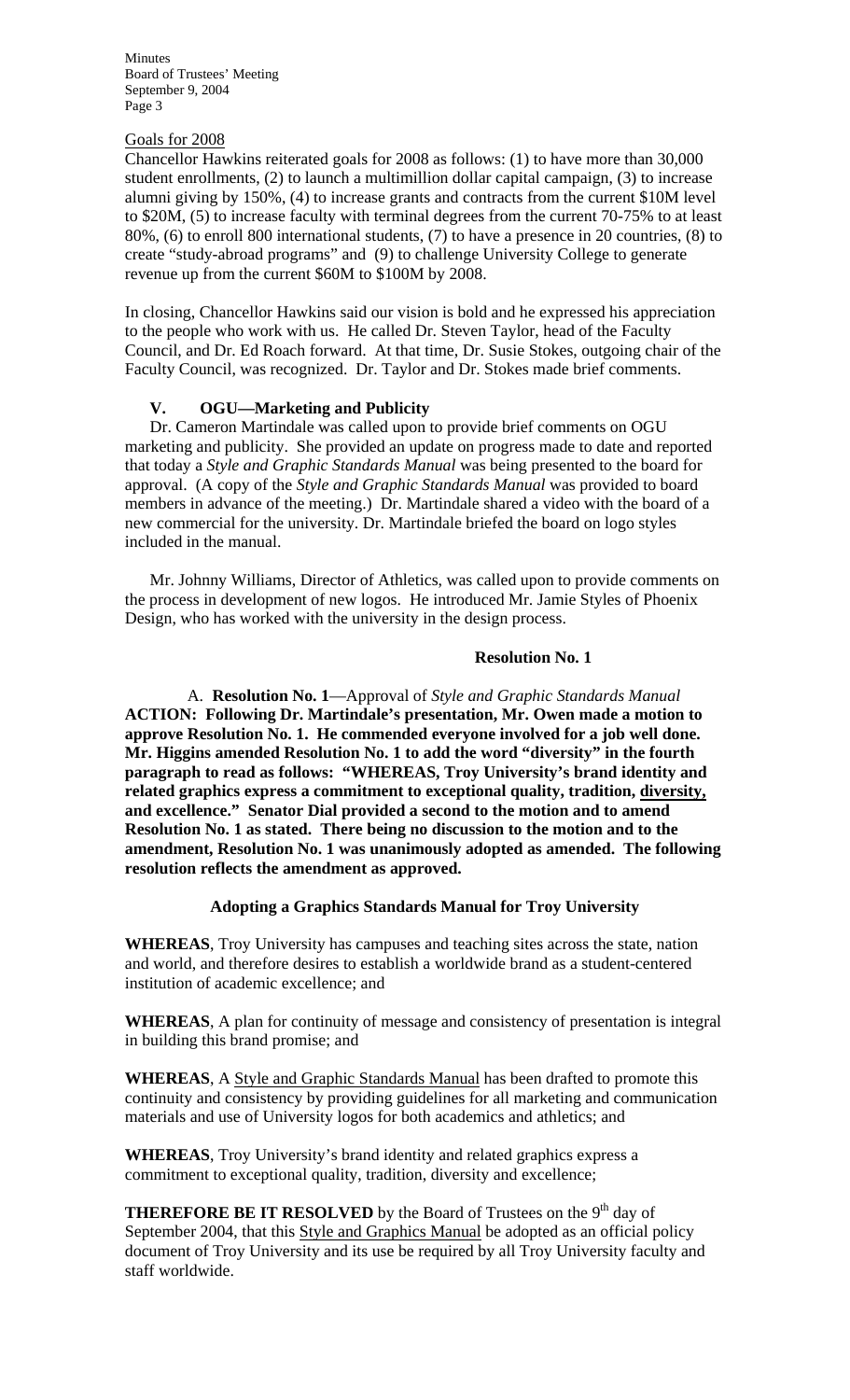Following approval of Resolution No. 1, Dr. D. Hawkins called for a brief break for a press conference with the Athletics Deparmtent regarding the announcement of the new logos as reflected in the *Style and Graphic Standards Manual.*

### **VI. Committee Reports**

A. Finance Committee, Mr. John Harrison

1. OGU Policy Manual Brief

Mr. Harrison called upon Dr. Doug Patterson to provide an update on development of an OGU Policy Manual. Dr. Patterson reported that the new policy manual will be brought back to the board next spring, but today a brief overview of the progress to date would be given. Mr. Dan Joslyn, consultant, was called upon to demonstrate the manual as it appears on the website. It was noted that with the implementation of this manual, all campuses will operate under one set of policies.

2. **Resolution No. 2—**Ratification of Tuition Mail Resolution Mr. Harrison introduced Resolution No. 2, which was approved by mail resolution.

#### **Resolution No. 2**

## **ACTION: Mr. Harrison provided a motion to ratify approval of Resolution No. 2. Seconded by Mr. Tucker, Resolution No. 2 unanimously adopted.**

## **Ratification of Tuition Mail Resolution**

**WHEREAS**, the Board of Trustees, at its retreat on April 16, 2004, received a thorough briefing on the possibility of a tuition increase for 2004-05, including information on projected expenditures; and

**WHEREAS**, the Board of Trustees did, on April 16, 2004, approve the Chancellor to review University revenue potential for 2004-05 in relation to projected expenditures, in order to make a final recommendation on tuition and fees; and

**WHEREAS**, the Board also requested that the Chancellor consider the legislative allocation to the Troy State University System prior to making a final recommendation on tuition and fees; and

**WHEREAS**, the administration has revised the proposed tuition increase in relation to the 2004-05 legislative allocation; and

**WHEREAS**, the projected tuition increase of other Alabama public universities have been reviewed as per the attached chart; and

**WHEREAS**, all of these matters have been appropriately considered;

T**HEREFORE, BE IT RESOLVED** by the Board of Trustees that tuition and fees for all campuses of the Troy State University System shall be in accordance with the attached tuition and fee schedule.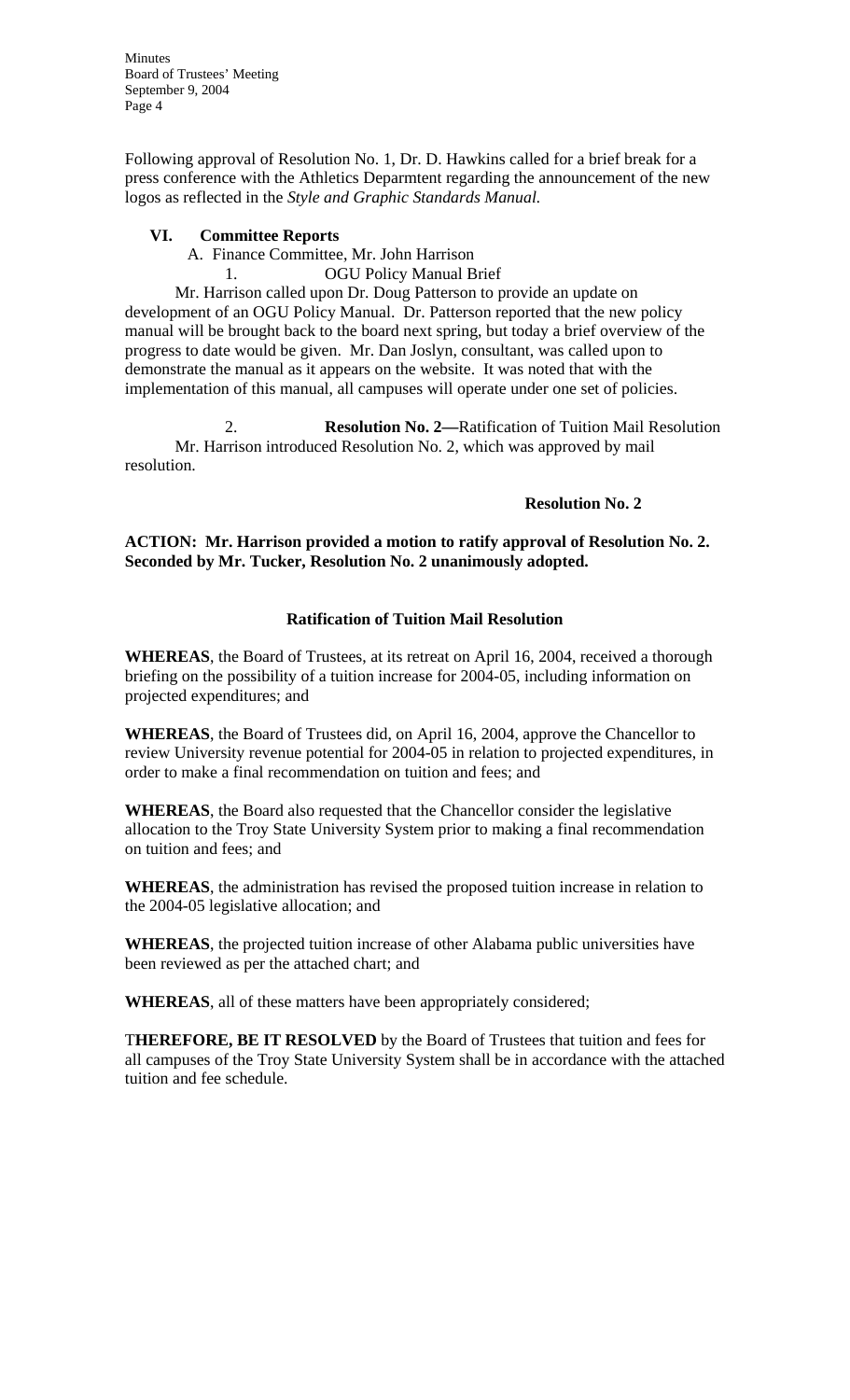### **Tuition Rates Per Semester for the In-State Campuses of The Troy State University System**<sup>1</sup>

| <b>Tuition Charge</b>                                 | 2003-04 | 2004-05 | % Increase Over 2003-04 |
|-------------------------------------------------------|---------|---------|-------------------------|
| • Undergraduate tuition $(12 – 16$ hrs.) <sup>2</sup> | 1765    | 1925    | 9.0 %                   |
| • For all credit hours less than 12 or more than 16   | 149     | 163     | 9.4%                    |
| • For each graduate credit hour                       | 161     | 175     | 9.3 %                   |

- Out-of-state students pay twice the regular tuition charge.

**-** The fee to audit a course is one-half regular tuition.

 $\overline{\phantom{a}}$  , and the contribution of the contribution of the contribution of the contribution of the contribution of the contribution of the contribution of the contribution of the contribution of the contribution of the

| <b>Special Fees</b>                 | 2003-04 | 2004-05                                |
|-------------------------------------|---------|----------------------------------------|
| <b>Student Activity Fee (TSU)</b>   | 9.00    | 9.00 per credit hr., max. of $$108.00$ |
| <b>Instructional Fee (TSUD)</b>     | 9.00    | 9.00 per credit hr., max. of $$108.00$ |
| Technology Fee (TSU, TSUD, & TSUPC) | 4.00    | 4.00 per credit hr., max. of $$48.00$  |
| Administrative Fee (TSUM)           | 35.00   | 35.00 per semester                     |
|                                     |         |                                        |

<sup>1</sup>This excludes University College. Tuition at University College sites (including Distance Learning) is established in relation to the local higher education

market and through consultation with military contractors.<br><sup>2</sup> Full-time rates are not available for summer school terms. During summer terms all courses are offered at a per credit hour rate.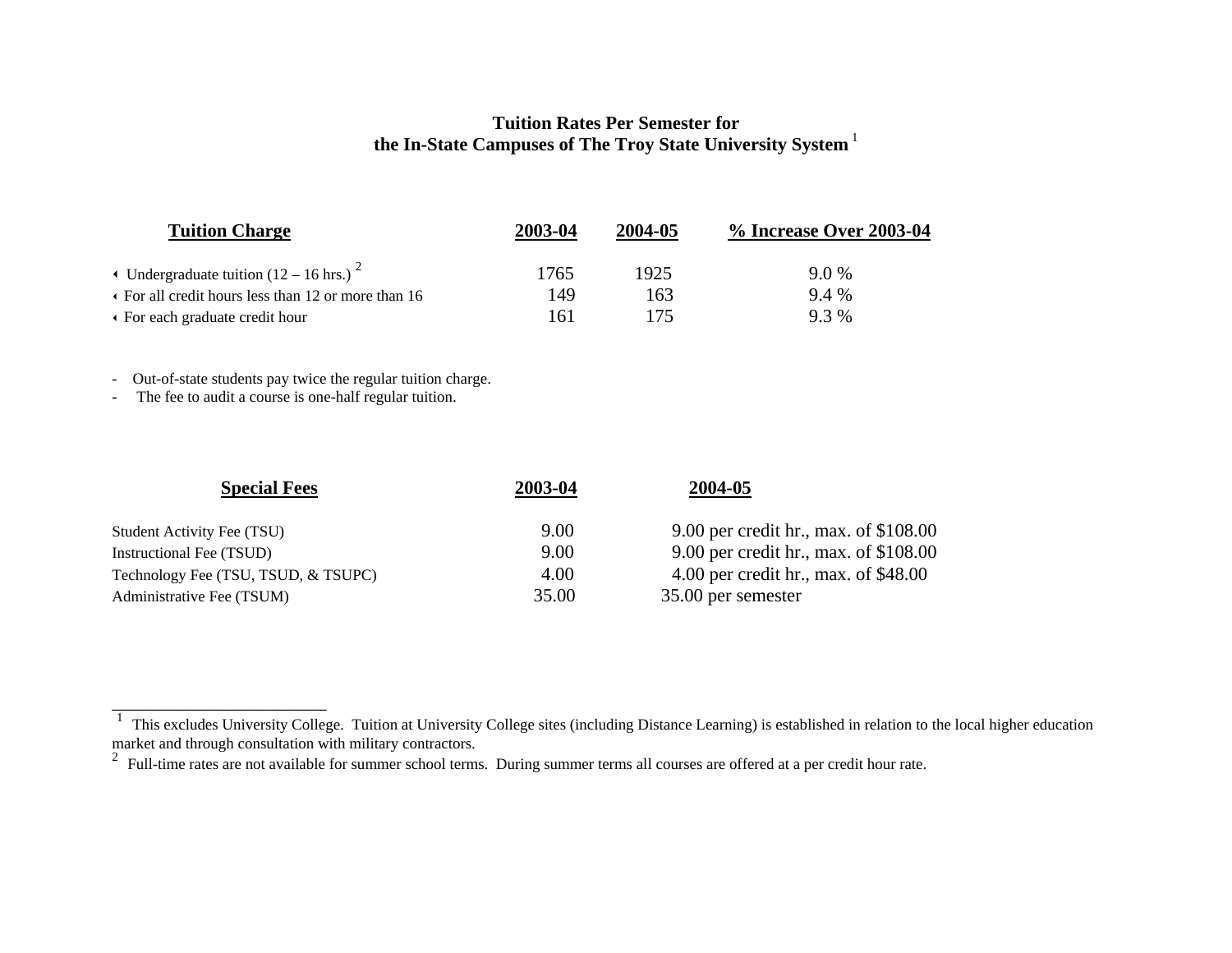3. **Resolution No. 3**—Approval of 2004-2005 Budget Mr. Harrison called upon Mr. Jim Bookout to brief the board on the 2004-2005 budget and the OGU budgeting process. Mr. Bookout provided a Power Point presentation that showed breakout reports for the various campuses and added that this will be the last year that budgets will show revenue by campus location. He provided an analysis of revenues/expenditures by campus. Mr. Bookout also briefed the board on the process that will be implemented for the OGU budgeting process.

 Mr. Harrison stated that Resolution No. 3 would consolidate the budgeting process for all three campuses as well as providing a salary increase. He added that the Finance Committee has reviewed the budget and recommends adoption.

### **Resolution No. 3**

## **ACTION: Mr. Owen made a motion to approve Resolution No. 3. A second was provided by Mr. Drinkard. There being no discussion, Resolution No. 3 was unanimously approved.**

### **Approving the 2004-2005 Fiscal Year Budget**

**WHEREAS**, as the administration of Troy University has developed and approved the attached Troy University budget for the 2004-2005 fiscal year, and

**WHEREAS,** the Chancellor has reviewed the revenues and expenditures within the proposed budget and determined that the proposed budget is fiscally sound, and

**WHEREAS**, the Board of Trustees has adopted the consolidation of Troy State University, Troy State University Montgomery and Troy State University Dothan into one university—Troy University, and

**WHEREAS,** this consolidation requires a single budget for the one university, and

**WHEREAS,** the Finance Committee of the Board of Trustees has reviewed the 2004-2005 budget and proposed personnel raises and recommends this budget to the Board of Trustees;

**THEREFORE, BE IT RESOLVED** by the Board of Trustees on this  $9<sup>th</sup>$  day of September 2004, that the attached operating budget is approved for the 2004-2005 fiscal year with the understanding that the Chancellor is authorized to make such changes from time to time in the budget as, in his judgment, may be necessary, and

**BE IT FURTHER RESOLVED** that the Board of Trustees authorizes a five percent salary increase for faculty, staff and classified employees of the university to be administered by the Chancellor.

### 4. **Resolution No**. **4**—Sale of Property

Mr. Harrison advised that Resolution No. 4 will approve the sale of twenty-one acres owned by the university which was part of the Baptist Children's Home property purchase several years ago. He stated that International Service Group has offered \$15,000 per acre for the property. He added that the Finance Committee recommends the sale of the property.

#### **Resolution No. 4**

**ACTION: Mr. Harrison moved that Resolution No. 4 be approved. The motion received a second from Mr. Owen. There being no discussion, Resolution No. 4 was unanimously adopted.** 

### **Sale of Property**

**WHEREAS**, Troy University owns twenty-one acres adjacent to and north of Academy Street in Troy, Alabama, and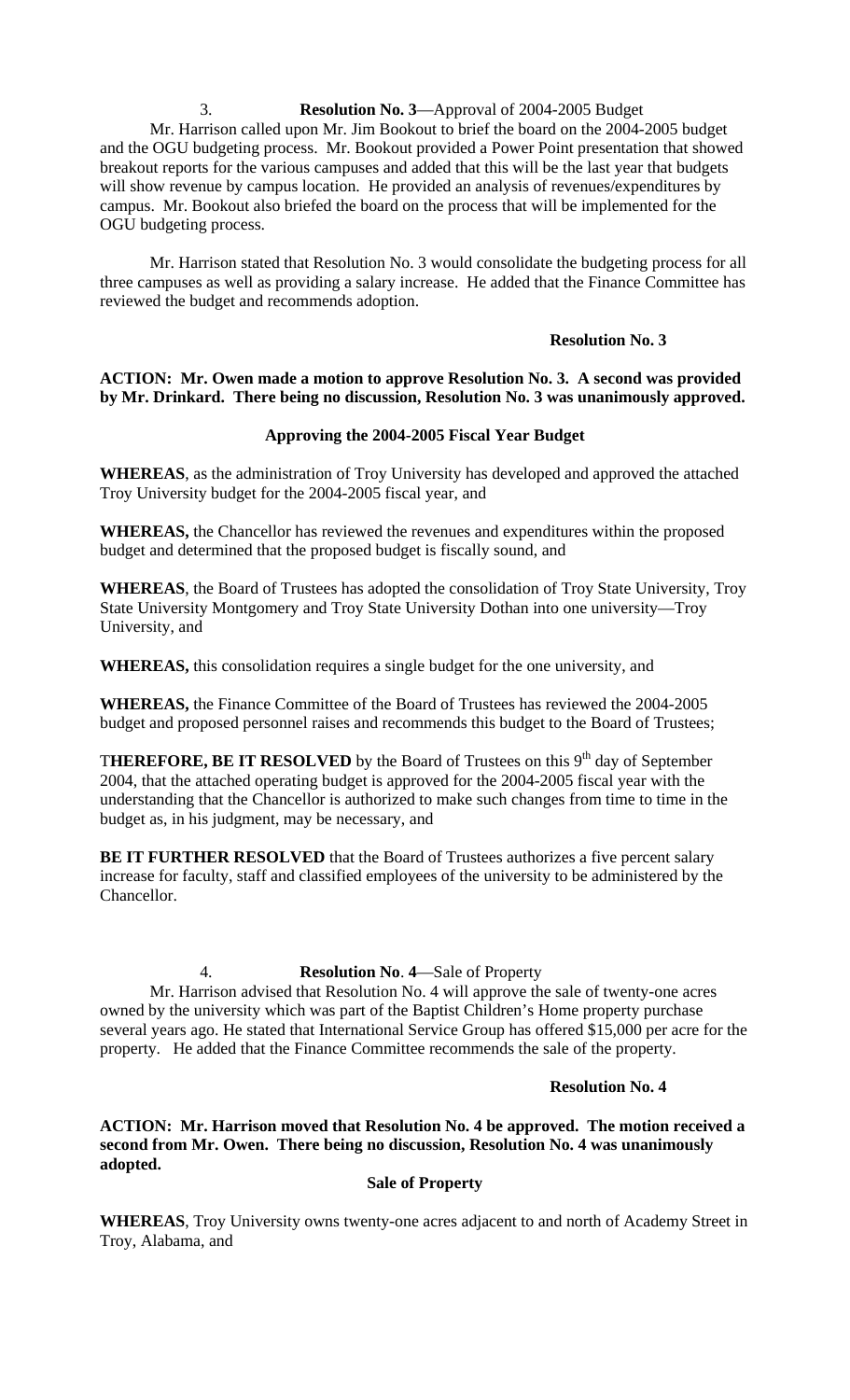**WHEREAS**, International Service Group, Inc. is proposing to build an apartment complex designed to house college students, and

**WHEREAS**, International Service Group has offered Troy University \$15,000 per acre (\$315,000) to purchase said property, and

**WHEREAS**, the sale of the property is contingent upon an appraisal of the property which reflects that the offer of International Service Group is at or above fair market value;

**THEREFORE, BE IT RESOLVED** by the Board of Trustees on this  $9<sup>th</sup>$  day of September 2004. that the Chancellor is authorized to negotiate and administer the sale of the property at the above referenced price providing such price is at or above fair market value.

> 5. **Resolution No. 5--** Required Security Clearances for Ft. Bragg **Contract**

Mr. Harrison stated that basically the resolution regards a security clearance in connection with the university's contract at Ft. Bragg.

### **Resolution No. 5 ACTION: Mr. Owen made a motion to adopt Resolution No. 5. The motion received a second from Mr. Drinkard. There being no discussion, Resolution No. 5 passed. FOR EXEMPTION OF CERTAIN DIRECTORS OR OFFICERS**

I, Jack Hawkins, Jr., do hereby certify that I am Chancellor/Secretary of Board of Trustees of Troy University, a corporation organized and existing under the laws of the State of Alabama, located at Troy, Alabama, and that the following is a true and complete copy of a resolution adopted by the Board of Trustees or a similar type of executive body of the said Troy University at a meeting held on September 9, 2004 at which time a quorum was present.

**WHEREAS,** current Department of Defense directives contain a provision making it mandatory that the Chairman of the Board and all principal officers (such as President, Senior Vice-President, Secretary, Treasurer, and those occupying similar positions) meet the personnel security clearance requirements established for a contractor's facility security clearance; and

**WHEREAS**, said Department of Defense directives permit the exclusion from the personnel clearance requirements of certain members of the Board of Trustees and other officers, provided that this action is recorded in the corporate minutes.

**NOW THEREFORE BE IT DECLARED** that the Chairman of the Board, and all principal officers (such as, President, Senior Vice-President, Secretary, Treasurer, and those occupying similar positions) at the present time do posses, or shall be processed for, the required security clearance; and

**BE IT RESOLVED** that in the future, when any individual enters upon any duties as Chairman of the Board, or as one of the principal officers of this corporation, (such as President, Senior Vice-President, Secretary, Treasurer, and those occupying similar positions) such individual shall immediately make application for the required security clearance; and

**BE IT RESOLVED FURTHER** that the following members of the Board of Trustees and other officers, shall not require, shall not have, and can be effectively excluded from access to all classified information in the possession of the corporation, and do not occupy positions that would enable them to affect adversely corporate policies or practices in the performance of classified contracts for the Department of Defense or the User Agencies of its Industrial Security Program.

| Name                    | Title               |
|-------------------------|---------------------|
| <b>Bob Riley</b>        | Governor            |
| Joseph B. Morton, Ph.D. | <b>Board Member</b> |
| Gerald O. Dial          | <b>Board Member</b> |
| F. Allen Tucker         | <b>Board Member</b> |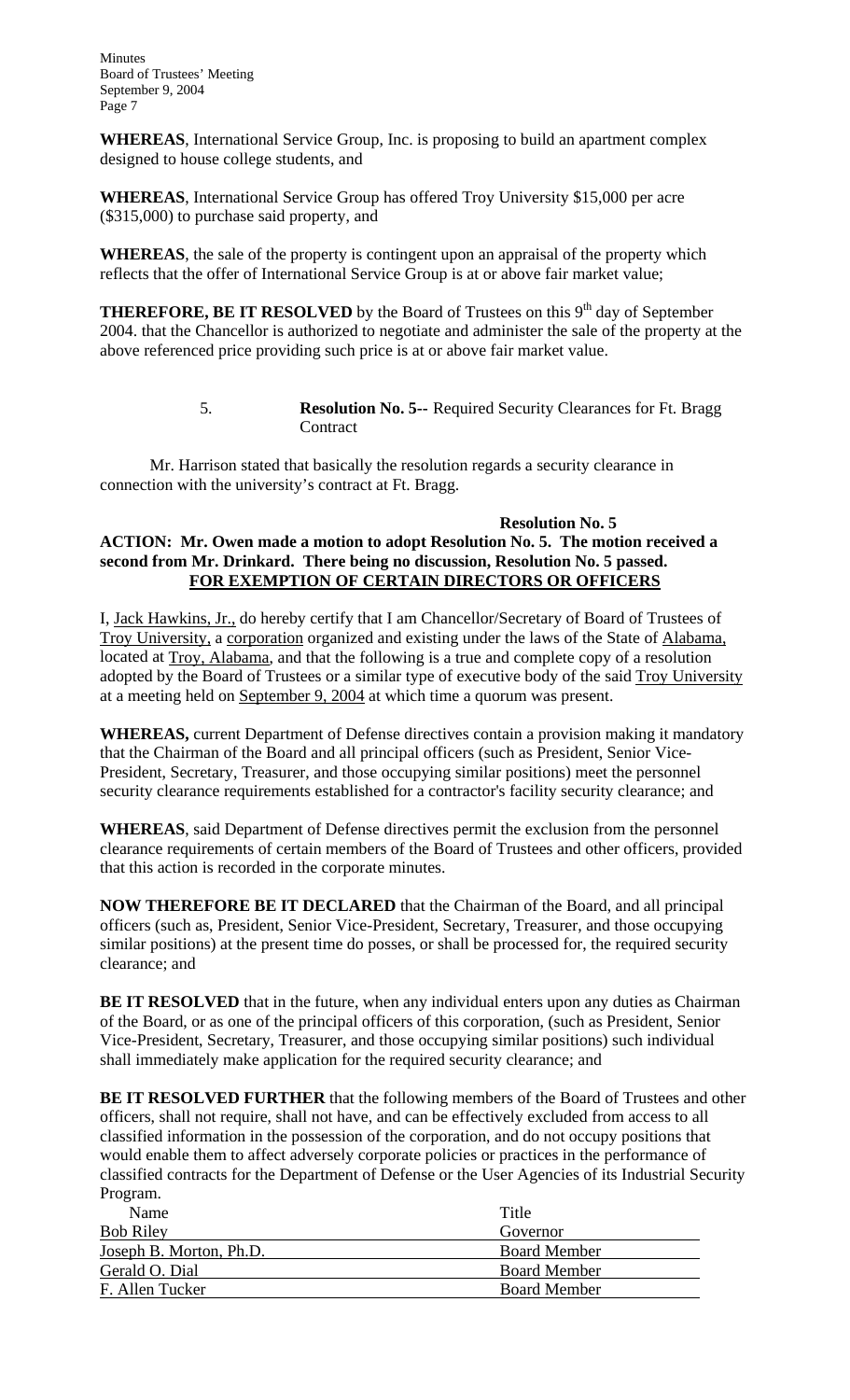| R. Douglas Hawkins, DVM   | <b>Board Member</b>          |  |
|---------------------------|------------------------------|--|
| Allen E. Owen III         | <b>Board Member</b>          |  |
| Milton E. McGregor        | <b>Board Member</b>          |  |
| James R. Andrews, M.D.    | <b>Board Member</b>          |  |
| <b>Roy Henry Drinkard</b> | <b>Board Member</b>          |  |
| Lamar P. Higgins          | <b>Board Member</b>          |  |
| C. Charles Nailen         | <b>Board Member</b>          |  |
| John D. Harrison          | <b>Board Member</b>          |  |
| David White               | Regional Dir, Southeast Reg. |  |

\_\_\_\_\_\_\_\_\_\_\_\_\_\_\_\_\_\_\_\_\_\_\_\_\_\_\_\_\_\_\_ Jack Hawkins, Jr., Ph.D. Secretary of Troy University Board of Trustees

IN WITNESS WHEREOF I have hereunto set my hand and affixed the seal of Troy University this \_\_\_\_\_\_\_\_\_\_\_\_\_ day of \_\_\_\_\_\_\_\_\_\_\_\_\_\_\_\_\_\_\_\_.

(SEAL)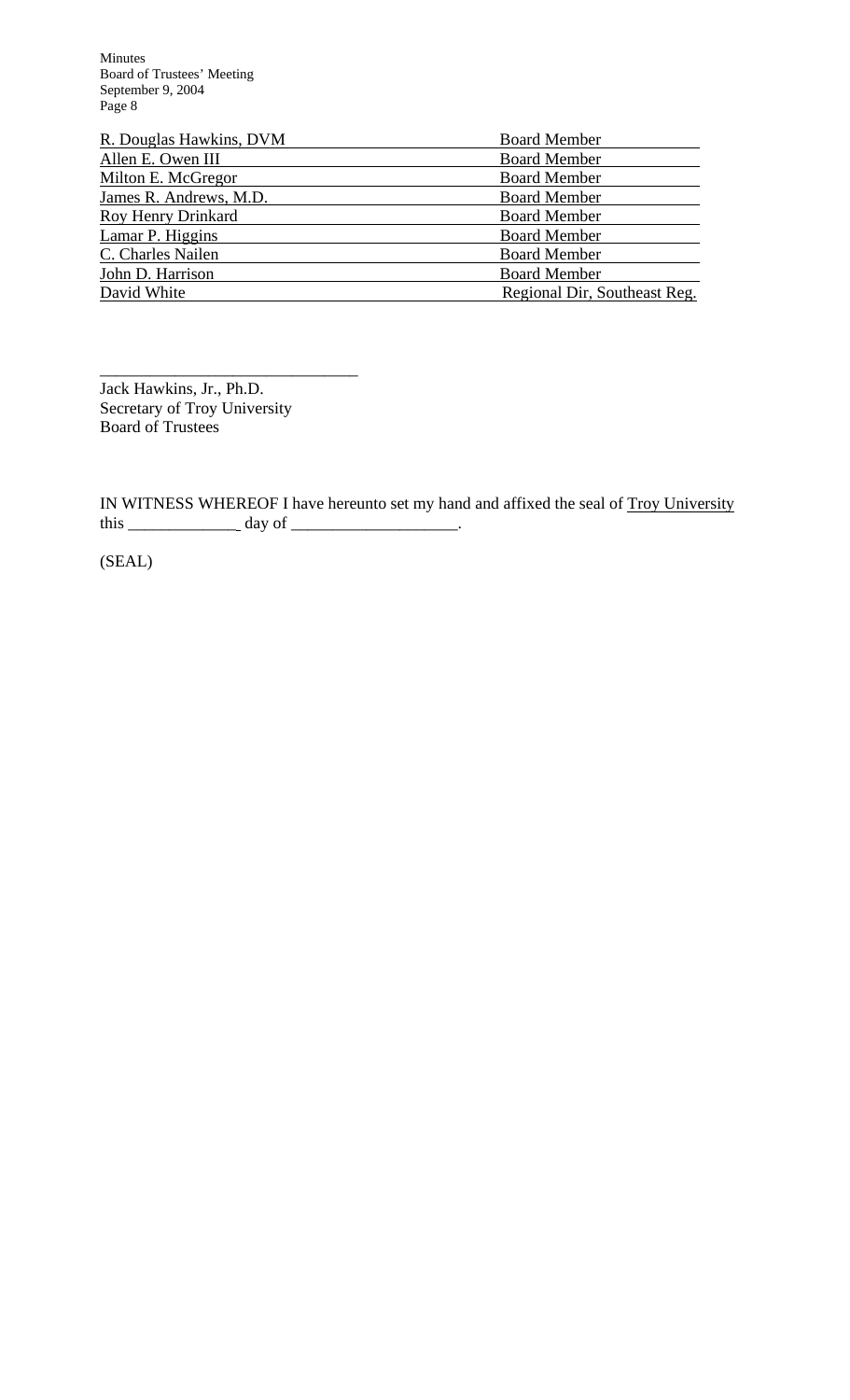## 7. **Resolution No. 6—** Honoring the Daniel Foundation and Frances Daniel Branum

 Mr. Harrison stated that the final resolution being recommended by the Finance Committee for approval by the full board is in recognition of the Daniel Foundation and the late Mrs. Frances Daniel Branum.

### **Resolution No. 6**

**ACTION: On a motion by Mr. Drinkard, seconded by Mr. Tucker, Resolution No. 6 was unanimously adopted.** 

## **Resolution honoring The Daniel Foundation and Frances Daniel Branum**

WHEREAS, Troy University places academic achievement and service to students at the heart of its mission and thus seeks to improve facilities across all its campuses to achieve these aims; and

WHEREAS, such endeavors cannot be accomplished without the support of philanthropic organizations who share the same ideals; and

WHEREAS, the Daniel Foundation has shared Troy University's vision of academic excellence and, most recently, has offered support that will allow for completion of a new academic building on the Troy Campus; and

WHEREAS, the late Mrs. Frances Daniel Branum, as a member of the boards of directors of both the Daniel Foundation and the Troy University Foundation, was a generous and steadfast supporter of Troy University and the students it serves;

THEREFORE BE IT RESOLVED, that Troy University publicly acknowledges the commitment and generosity of the Daniel Foundation and the late Mrs. Frances Daniel Branum by naming the third floor of the new academic building in her memory.

In witness whereof, we have hereunto set our signatures this  $9<sup>th</sup>$  day of September, 2004

 In conclusion, Mr. Harrison thanked Dr. Doug Patterson and Mr. Jim Bookout for their assistance to the Finance Committee. Their input makes the Finance Committee's work run smoothly, Mr. Harrison added.

B. Academic Committee, Senator Dial 1. OGU Update

Senator Dial acknowledged that a great deal of work has gone into moving toward "One Great University." He added that a timeline has been developed for consolidating into one university for the Southern Association of Colleges and Schools Prospectus. Senator Dial called upon Dr. Roach to provide an update. Dr. Roach said the resolution being presented today would bring the university in line with SACS in presenting the university's intent to consolidate as one accredited university. Dr. Roach discussed each of the timelines as delineated in the following resolution.

> 2. **Resolution No. 7**— Authorizing Timeline for Consolidating into One University---for SACS Prospectus

#### **Resolution No. 7**

**ACTION: Senator Dial reported that the Academic Committee met earlier in the day and recommends Resolution No. 7 to the full board for approval. A second was provided by Mr. Tucker. There being no discussion, Resolution No. 7 was approved.** 

## **Authorizing Timeline for Consolidating into One University---for SACS Prospectus**

**WHEREAS,** Troy University is currently combining three separately accredited institutions into an integrated multi-campus University; and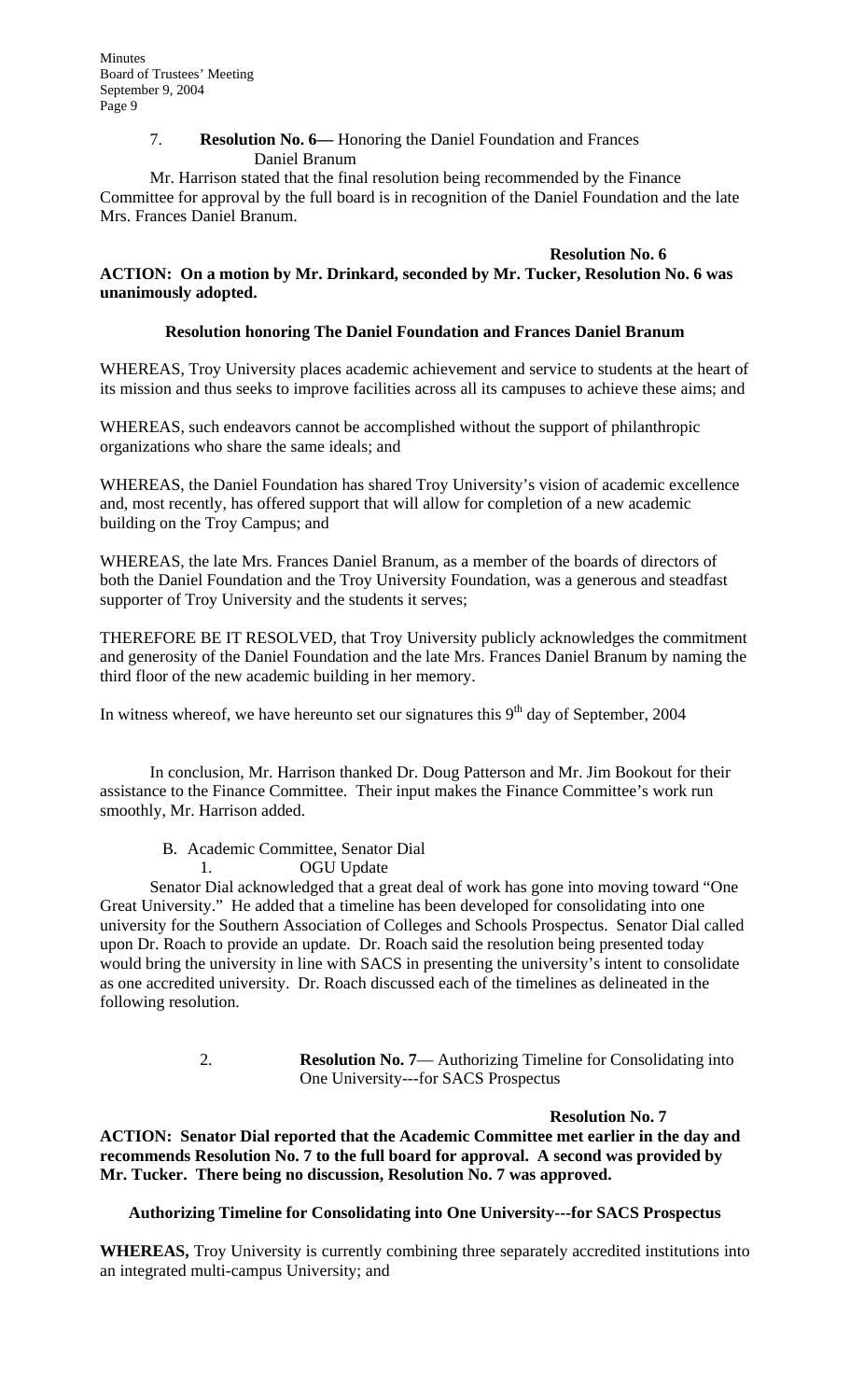**WHEREAS,** the Troy State University's system of independently accredited institutions will cease to exist with the creation of this one university; and

**WHEREAS,** the new institution will be more than the sum of its parts by meeting state, national and international expectations; and

**WHEREAS,** that the Board of Trustees on 16<sup>th</sup> of April, 2004, approved the name of this one university emerging from the consolidation of Troy State University, Troy State University Dothan and Troy State University Montgomery to be changed from the Troy State University System to Troy University effective August 1, 2005; and

**WHEREAS,** The Troy State University System's currently separately accredited Universities are currently fully accredited and in good standing with the Southern Association of Colleges and Universities (SACS) and consistent with the SACS Principles of Accreditation; and

**WHEREAS**, it is necessary to present to the SACS Commission on Colleges a Prospectus requesting consideration by the Commission on Colleges for approval of Troy State University's intent to consolidate as one accredited university;

**THEREFORE BE IT RESOLVED THAT**, by this resolution of the Board of Trustees adopted on the  $9<sup>th</sup>$  of September, 2004, that this Board of Trustees hereby approves the following timeline for moving to one university as of August 1, 2005:

- o **September 9, 2004**: Board Resolution
	- o To authorize the consolidation of the separately accredited campuses of Troy, Dothan, and Montgomery, in a fashion that will reflect a smooth and orderly transition into an integrated multi-campus University for the purposes of (1) enabling students to transfer between Troy campuses without loss of credit; (2) eliminating duplication by issuing one academic calendar, one faculty handbook, one student handbook, one undergraduate bulletin, and one graduate bulletin for all campuses; (3) having uniform policies and procedures for all campuses; and (4) maintaining common standards for all campuses;
	- o To adopt a timeline that enables an orderly transition to one university consistent with State and Federal Requirements and consistent with the deadlines and approval dates of the Commission on Colleges of the Southern Association of Colleges and Schools (SACS) Commission on Colleges and with the Alabama Commission on Higher Education (ACHE); therefore, the following dates and timelines are identified:
		- No Later than September 22, 2004: The Troy University Administration submits its Prospectus to the Commission on Colleges requesting approval of the consolidation pending final approval by the Troy University Board of Trustees at its Spring, 2005, Board meeting with the effective date of August 1, 2005, for the official consolidation into one university to take place.
		- o **December 2004:** SACS' Commission on Colleges at its December, 2004, meeting will take action on the Troy Prospectus for consolidating into one university with an effective date of August 1, 2005. The positive action by the Commission would be to approve consolidation pending final approval of the Board scheduled for Spring 2005. The action would include August 2005 as the effective date of the consolidation.
		- o **Spring 2005: Board of Trustees Ratification of SACS Commission on Colleges Action:** Upon positive action of SACS' Commission on Colleges at its December, 2004, meeting concerning the Troy Prospectus requesting approval to consolidate into one university, the Board of Trustees at its Spring, 2005, meeting will officially ratify the SACS action to approve the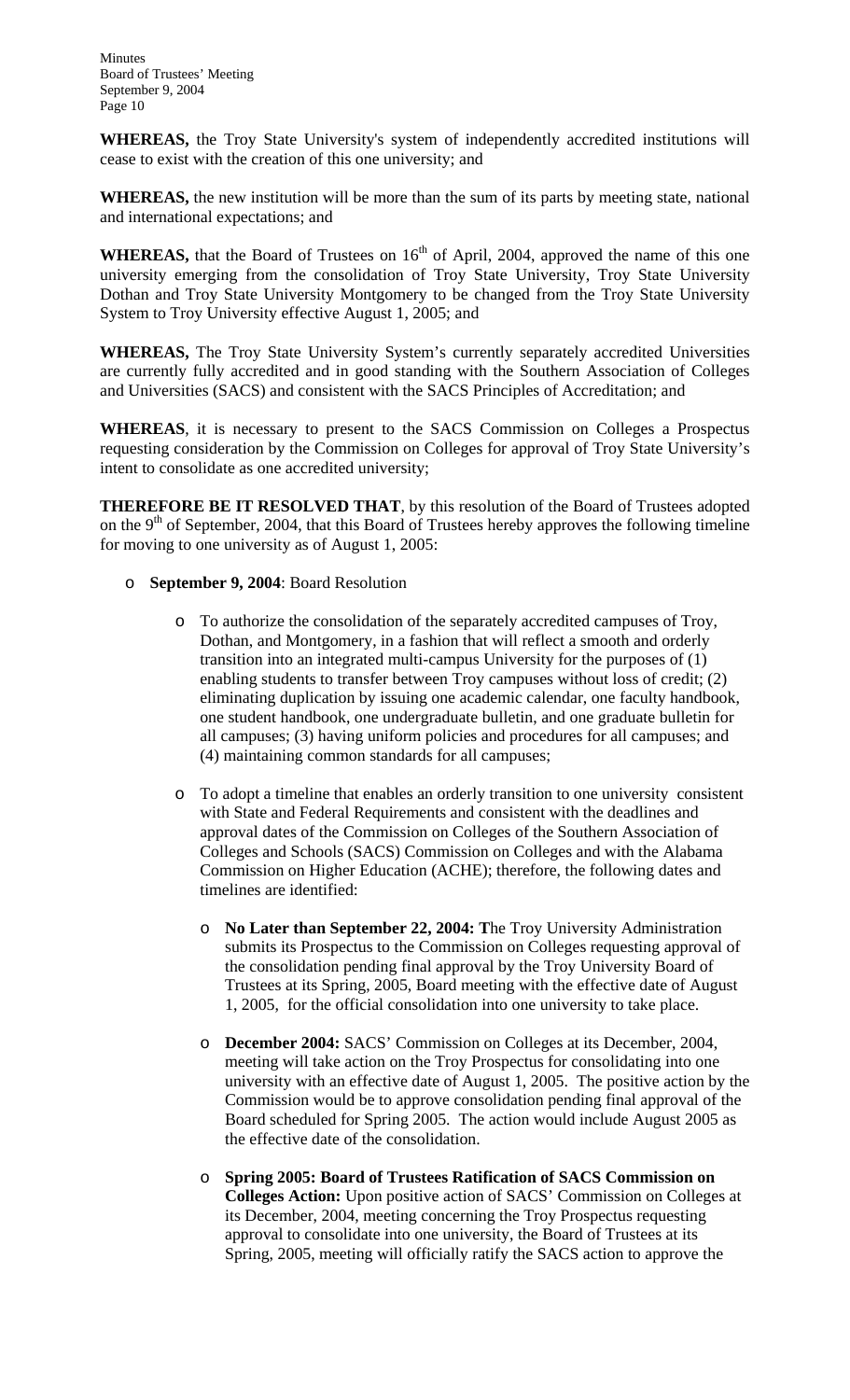> consolidation into one university and will by ratification officially state the intent of consolidating into one university effective, August 1, 2005

- o **Spring 2005:** Present the SACS' approved and Troy Board of Trustees' ratified prospectus to the Alabama Commission on Higher Education (ACHE) as an information item.
- o **August 1, 2005:** The consolidation of the three separately accredited institutions into one Troy University becomes official.
- 3. **Resolution No**. **8**—Approving Policy on Degree Requirements for **OGU**

Senator Dial asked Dr. Roach to introduce Resolution No. 8. Dr. Roach reported that this resolution deals with approving the policy on degree requirements for OGU. He added that this resolution assures that no student enrolled at the time Troy University merges under one accreditation will be academically penalized due to the university's decision to consolidate under one accreditation.

### **Resolution No. 8 ACTION: On a motion by Senator Dial, seconded by Mr. McGregor, Resolution No. 8 was unanimously approved.**

## **Approving Policy on Degree Requirements for OGU**

**WHEREAS**, students who do not complete degree requirements within seven calendar years after first entering Troy University must meet current degree requirements, and

**WHEREAS**, students not attending Troy University for three consecutive calendar years must meet all degree requirements current at the time of readmission, and

**WHEREAS**, students who were enrolled at the time Troy University merged under one accreditation may remain with the bulletin for the campus at which they originally enrolled or elect to permanently change to the 2005-2006 undergraduate catalog,

**THEREFORE BE IT RESOLVED,** no student will be academically penalized due to the University's decision to consolidate under one accreditation.

4. **Resolution 9--** Authorizing the use of Troy University Name Senator Dial indicated that Resolution 9 was a follow-up to board action to change the name to Troy University. This resolution gives authority to do business as Troy University.

## **Resolution No. 9**

## **ACTION: Senator Dial made a motion for approval. Seconded by Mr. Harrison, Resolution No. 9 passed.**

## **Authorizing the use of Troy University Name**

**WHEREAS,** the Board of Trustees of Troy State University System, is the corporate authority for the operation of the University; and

**WHEREAS,** the Board of Trustees has all rights, privileges, powers and franchises necessary to administer Troy University; and

**WHEREAS,** the Board of Trustees for the Troy State University System has authorized on April 16, 2004, the change of the name for Troy State University System to Troy University effective August 1, 2005, in accordance with its authority under Section 16-56-1 Code of Alabama;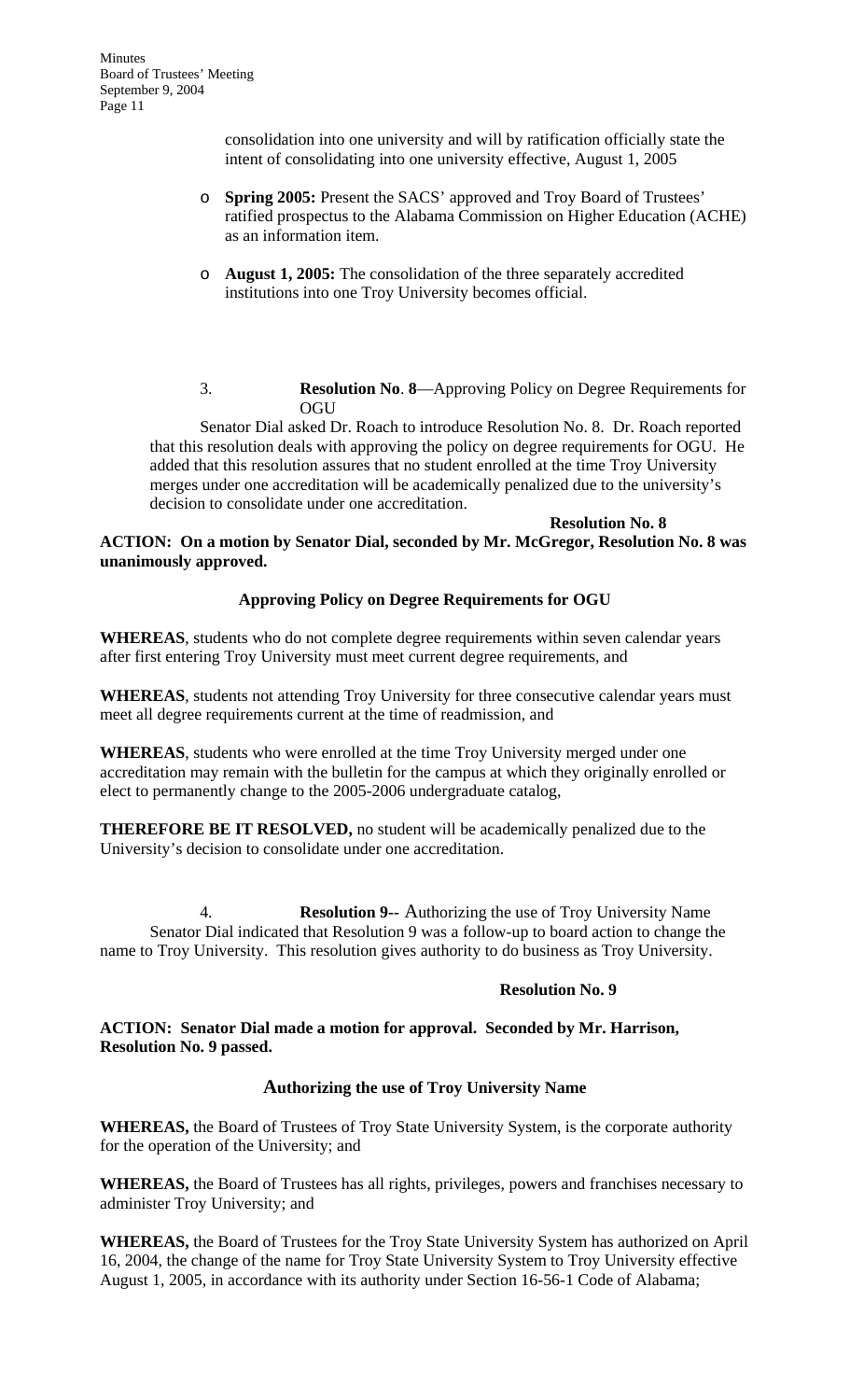**THEREFORE BE IT RESOLVED THAT,** by the Board of Trustees on the 9<sup>th</sup> day of September, 2004, that from this date forward The Troy State University System is authorized to do business as Troy University.

### 5. **Resolution No**. **10**— Authorizing Resolution for UEES, Universidad De Especialidades Espiritu Santo

Dr. Roach was called upon by Senator Dial to introduce Resolution No. 10. Dr. Roach reported that Resolution No. 10 deals with a partner university in Ecuador, Universidad De Especialidades Espiritu Santo (UEES) that will be celebrating its  $10<sup>th</sup>$  anniversary in September. The essence of the resolution is to ask the board to join with that university in recognizing its success for its first ten years. More importantly, Dr. Roach said, is that Troy University will join UEES in partnership for an Executive MBA program and an MBA program.

### **Resolution No. 10**

**ACTION: Senator Dial said the Academic Committee recommends approval of Resolution No. 10 and provided a motion for adoption. A second was made by Mr. Tucker. There being no discussion, Resolution No. 10 passed.** 

# **Authorizing Resolution for UEES, Universidad De Especialidades Espiritu Santo**

WHEREAS, Universidad De Especialidades Espiritu Santo (UEES) is celebrating its 10<sup>th</sup> anniversary on September 23, 2004; and,

**WHEREAS**, UEES offered its first classes in the Fall of 1994 with 57 students and today has grown to almost 4000; and,

**WHEREAS**, this figure is constantly increasing as UEES develops new academic units, educational facilities, and programs; and,

**WHEREAS**, in the past 10 years, more than 600 students have come to UEES from universities abroad; and,

**WHEREAS**, more than 400 of UEES students have studied in countries other than Ecuador; and,

**WHEREAS**, the success of UEES has much to do with the relationship it has with Troy University; and,

**WHEREAS**, Troy University both values its partnership with UEES and desires to enhance and build upon this partnership;

**WHEREAS**, the partnership between UEES and Troy University warrants our presence at this important celebration; and,

**THERFEFORE,** be it resolved that the Board of Trustees by this resolution conveys its congratulations to the leadership of UEES for 10 outstanding years of success by personally sending a representative of its administration to be present for these ceremonies and hereby directs its representative to personally convey the Board's congratulations and best wishes and its desire to develop a mutually beneficial partnership between UEES and Troy University that will bring quality academic programs and exchange opportunities to both universities and countries.

6. **Resolution No. 11**—Commending Retiring Faculty and Staff Senator Dial said the Academic Committee recommended approval on Resolution No.